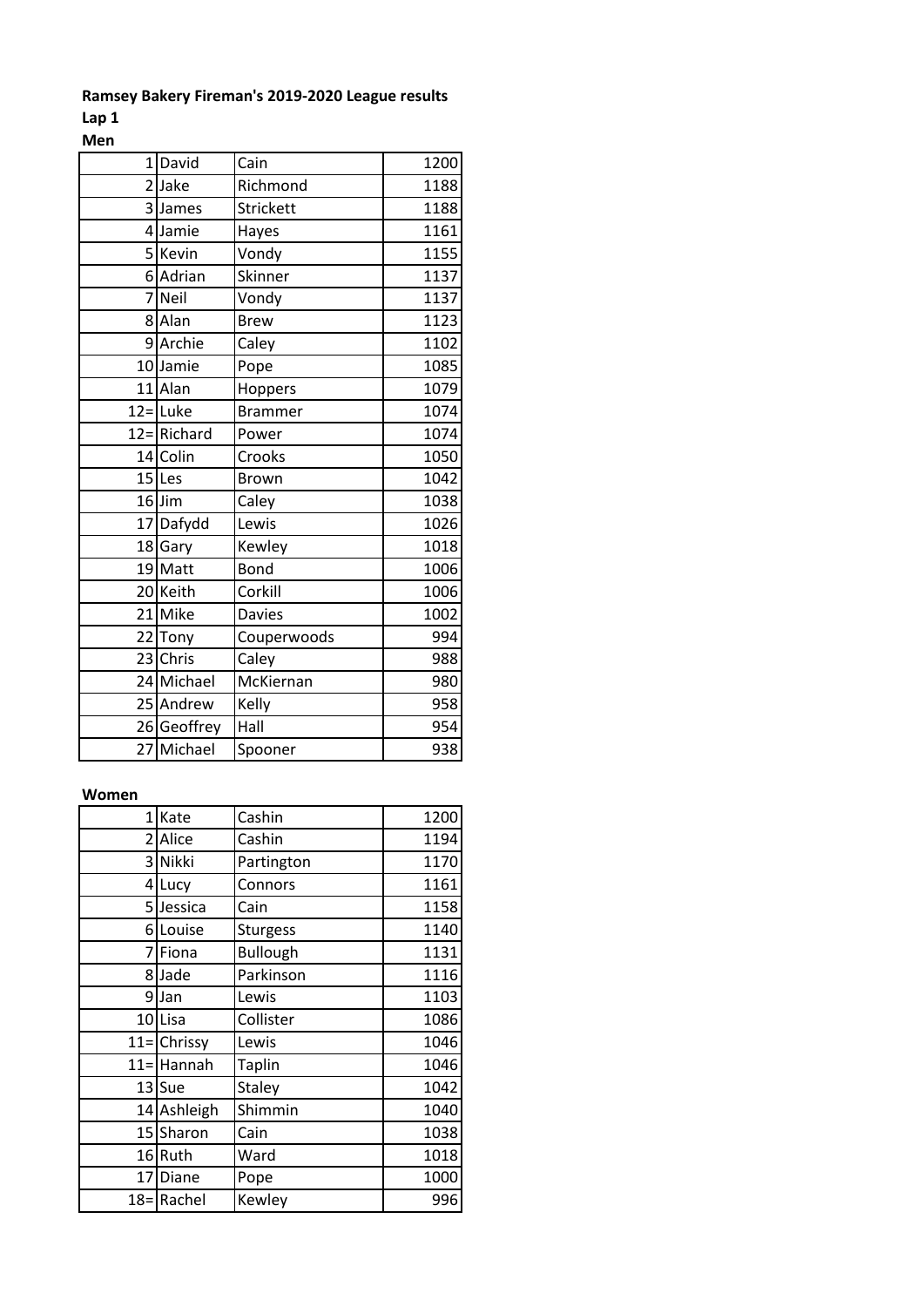|        | 18=Sarah     | Sweeney          | 996 |
|--------|--------------|------------------|-----|
|        | 20 Sue       | Penton           | 988 |
|        | 21 Gemma     | Mathieson-Nelson | 984 |
|        | 22 Viv       | <b>Bridson</b>   | 974 |
|        | 23 Karen     | Gadsby           | 958 |
|        | 24=Nicola    | Gallagher        | 932 |
| $24 =$ | Katie        | Kelly            | 932 |
|        | 26 Carol     | Roy              | 926 |
|        | 27 Clare     | Gelder           | 912 |
|        | 28 Anne      | Crellin          | 910 |
|        | 29 Annabel   | Forgie           | 896 |
|        | 30 Carrie    | Westbrook        | 870 |
|        | 31 Maria     | Johnston         | 852 |
| 32     | Helen        | Teare            | 838 |
|        | 33 Louisa    | Edgecox          | 836 |
|        | 34 Sally     | Hynes            | 816 |
|        | 35 Carolanne | Hanley           | 803 |
|        | 36 Leanne    | Miller           | 794 |

# **3 Lap**

### **Men**

| 1              | Alan         | Corlett       | 1191 |
|----------------|--------------|---------------|------|
| $\overline{2}$ | Orran        | Smith         | 1182 |
| 3              | Luke         | Phair         | 1140 |
|                | 4 Adam       | Huxham        | 1128 |
|                | 5 Joel       | -<br>Smith    | 1084 |
|                | 6 Matt       | Callister     | 1080 |
| $\overline{7}$ | Andrew       | Falconer      | 1077 |
|                | 8 Geoffrey   | Rice          | 1059 |
|                | 9Jayden      | Fayle         | 1058 |
|                | $10$ Sam     | Quilleash     | 1056 |
|                | 11 Cameron   | Comley        | 1012 |
|                | 12=Daniel    | Phair         | 1010 |
|                | $12 =$ Jamie | <b>Brew</b>   | 1010 |
|                | 14 Peter     | Callin        | 996  |
|                | 15 Phil      | Littlejohns   | 964  |
|                | 16 Tufty     | Nash          | 954  |
|                | 17JJonathan  | Leece         | 936  |
|                | 18 Paraic    | O'Dowd        | 934  |
|                | 19 Paul      | Carine        | 930  |
|                | 20=Tristan   | Kewley        | 928  |
|                | 20=Steve     | <b>Davies</b> | 928  |
|                | 22 Aaron     | Schade        | 910  |
|                | 23 Paul      | Craine        | 904  |
|                | 24 John      | Sansom        | 892  |
|                | 25 David     | McCallum      | 882  |
|                | 26 Leigh     | Kennaugh      | 880  |
|                | 27 David     | Craine        | 862  |
|                | 28 Caleb     | Schade        | 857  |
|                | 29 Shane     | Larkin        | 854  |